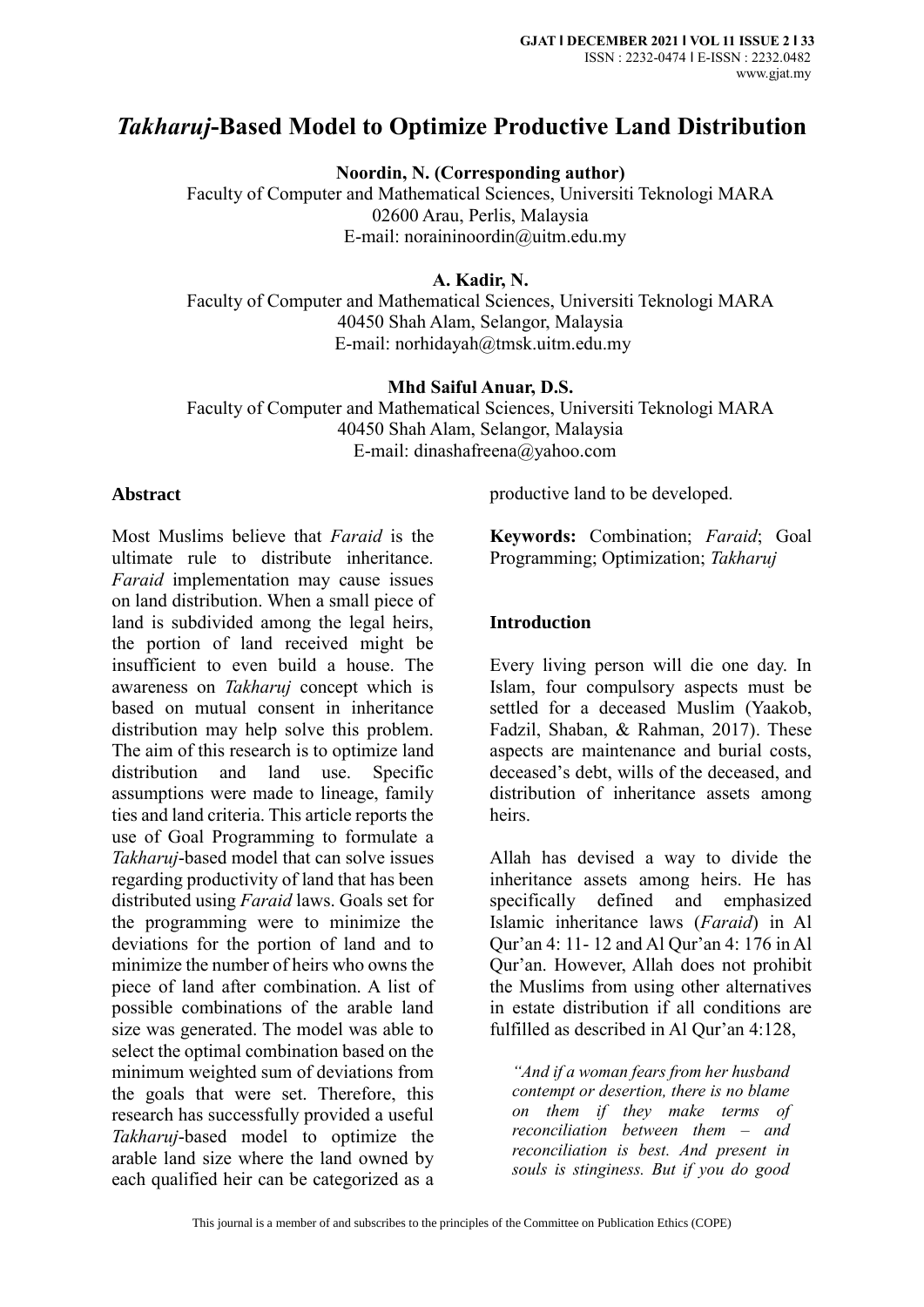*and fear of Allah – then indeed Allah is aware of what you do, Acquainted."* 

All four *mazhabs* permit the use of *Takharuj* by relying on this verse. Thus, eligible heirs can reconcile terms of settlement between them. More importantly, these terms must be done in harmonic family discussions. However, settlement was not able to be achieved in situations where i) family fights over property to be distributed, ii) cases left unattended due to no unanimous decisions among family members, 3) mistaken belief that *Faraid* must be the ultimate rule to use for distributing estates, and many more (Sabtu & Mahamood, 2017).

Zulkifli, Batiha, and Qasim (2018) stated that the increment of unclaimed properties of the deceased Muslims in 4 years was RM20 billion. It can be reduced if Malaysians are aware of the existence of *Takharuj* system that allows all heirs to discuss on the estate distribution. The *Takharuj* concept concerns the consensus or consent of all beneficiaries in estate distribution, and it is not forbidden by Allah. It can be seen as an improvement done to suit the current life situation (Wan Mohamad Ali & Ahmad, 2013). Therefore, this concept is adopted in the current research as an enhancement to the current *Faraid* distribution system.

### **Motivation:** *Takharuj* **Concept to Enhance** *Faraid* **Implementation on Land Distribution**

According to Awang (2008), land is necessary to be distributed wisely as it might cause problems in the future regarding administrative matters. For instance, difficulty in the process of changing names and tax property payment usually occur when there are a large number of beneficiaries of an estate. Furthermore, division of any small-sized land causes its value to be low and difficult to be commercialized.

Many Muslims have practiced using *Takharuj* in Malaysia. The heirs must agree to any development that will occur on an inherited land. Difficulty arises when the heirs in the same title did not unanimously vote. If all heirs mutually agree on the matter, *Takharuj* can tackle issues in estate distribution such as i) parents refuse to accept their entitled inheritance assets and they want their children or siblings to have them, ii) a family member is more in need than the others, and iii) some or all heirs disagree on suggested *Faraid* allocations. When these portions unite as one, productivity can be achieved (Wan Harun, 2011).

*Takharuj* resolves land distribution in three ways: i) use *Faraid* portions, ii) equal portions, and iii) mutual consent between heirs (Wan Harun, 2011). *Takharuj* allows the heirs to willingly waive the allotment and agree to terms that are more in line with the current state of the property and the heirs' need. This withdrawal can be settled with or without compensation. Thus, subdividing property into smaller lots with little value and benefit can be avoided (Rusnadewi Abdul Rashid & Ahmad, 2010; Rusnadewi Abdul Rashid & Yaakub, 2010).

The ideal situation now is to increase the number of arable and productive land in Malaysia. However, wasted land issues are increasingly detrimental to the heirs. The number of idle lands in Malaysia for year 2019 are 103,563 hectares involving 46,382 lots in Peninsular Malaysia including the Federal Territory of Labuan (Department of Agriculture, 2019).

The situation worsens when the current legal land provision allows registering many names on a deed to a small inherited land. Normally, *Faraid* implementation causes reduction in land size owned by each heir (Rusnadewi Abdul Rashid & Yaakub, 2010). This is a significant issue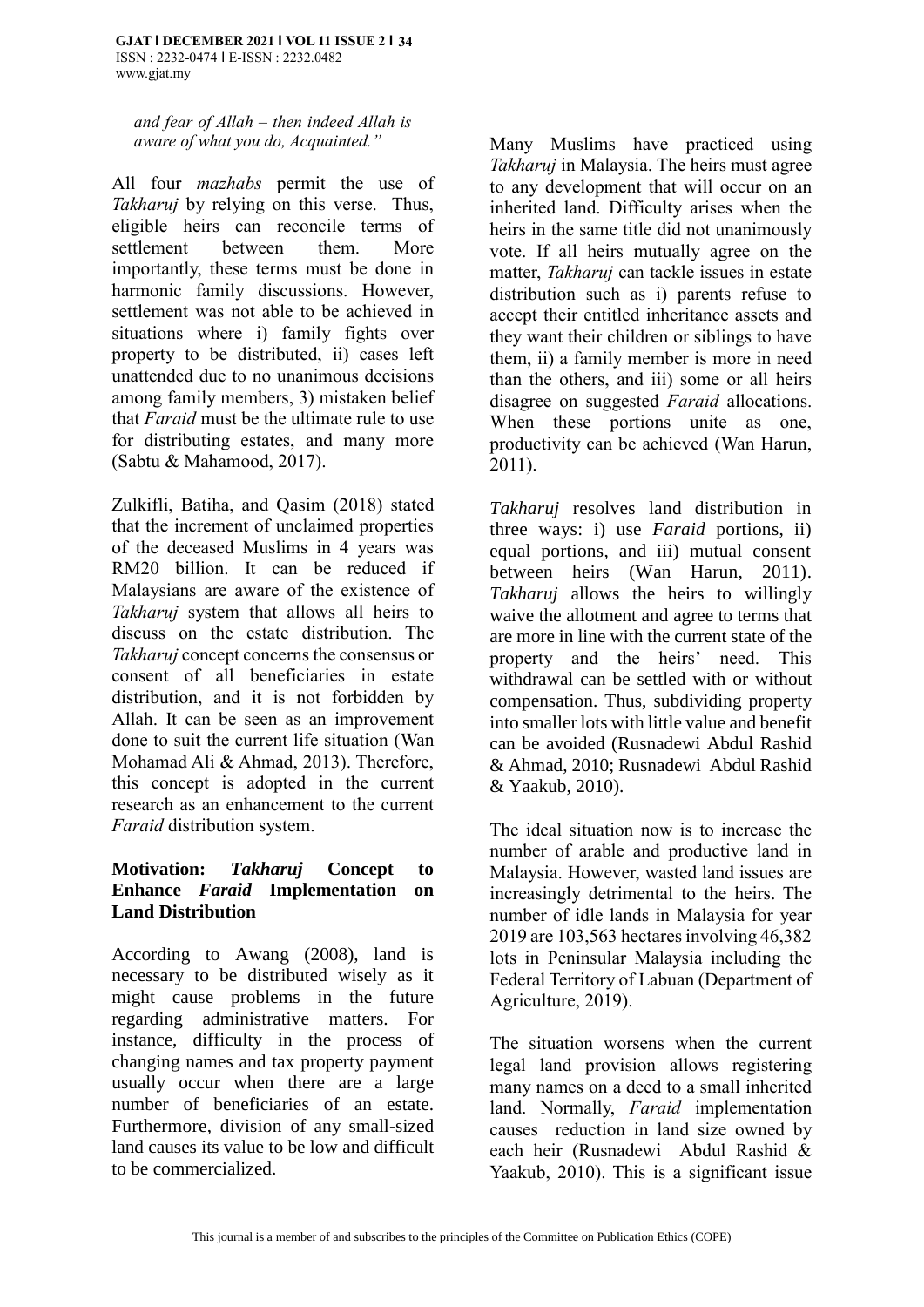that needs to be addressed. Each land has its own price and it should be fully utilized whether for house building, plantations or else. The resultant small piece of land after settlement may be insufficient to even build a house. Consequently, the land i) is normally abandoned, ii) cannot be effectively managed, and iii) is not economically productive (Awang, 2008). There is a need to revise the current implementation of the *Faraid* system. Therefore, the current research wishes to highlight the importance of enhancing the current system by adopting the *Takharuj* concept.

# *Faraid***: Modelling the Rules**

*Faraid* is an Al Quranic command, thus it is widely practiced in every Islamic country. However, there are many people who are not aware or ignorant of this concept. Therefore, it is crucial to learn the basic knowledge of *Faraid* as Muslims.

*Faraid* is called '*Ilmu Mawarith*" or the science of inheritance (Zuleika & Desinthya, 2014). It refers to the Islamic laws that concern the devotional acts that are primarily based on *Syariah* regarding someone's wealth after death (Zulkifli et al., 2018). Abdullah, Radzi, Johari, and Dastagir (2014) stated that *Faraid* law is one of the greatest contributions to the world's legal system. Hishamudin (2012) listed the major components of *Faraid* as the deceased (*Al-Muwarrith*), the heirs (*Al-Warith*) and the property left by the deceased (*Al-Mauruth*). Razimi and Shahril (2016) declared that *Faraid* properties can consist of land, building such as houses, jewelries, animal livestock, insurance and cash.

*Faraid* rules that govern property distribution are mentioned in the following verses:

*"Allah tells you things that involve your children: for your son, is equal to the share of your two daughters. However, if there are only daughters, two or more, then two thirds of the deceased's estate will be inherited to them. And if there is only a daughter, then half is her portion. And if the deceased left any children, then for the deceased's father and mother, to each of them is a sixth of his estate. But if the deceased only had parents when he left, then one third is entitled for his mother. But if he also had any brother or sister, then for his mother is a sixth after all will and debts have been paid. Your parents or your children – you know not which of them are nearest to you in benefit. These portions are ruled by Allah Himself. Indeed, Allah is ever Knowing and Wise. And for you (husband), if there is no child left, then half of what your wives leave is yours. However, if there is any child, then one fourth is yours after all wills or debts are settled. And for wives, if you leave no child is one fourth but one eighth for your wives if you leave any child. And if only has a brother or a sister, then for each of them is entitled a sixth. But they share one third if they were more than two. This is an obligation from Allah, and Allah is Knowing and Forbearing."* (Al Quran 4:11-12)

*"They ask for a legal decision. Allah gives you a rule for one who has neither descendants nor ascendants. If a man only has a sister when he died, then she will have half of what he left. And he inherits from her if she has no child. But if he has two sisters or more, then twothirds of what he left will be entitled to the sisters. If there are both brothers and sisters, the brother will have the share of two sisters. Allah makes clear to you, lest you go astray. Allah knew of all things."*  (Al Quran 4:176)

Figure 1 illustrates the basic model that defines the levels of eligible lawful descendants and ascendants of a deceased man (Wan Harun, 2011):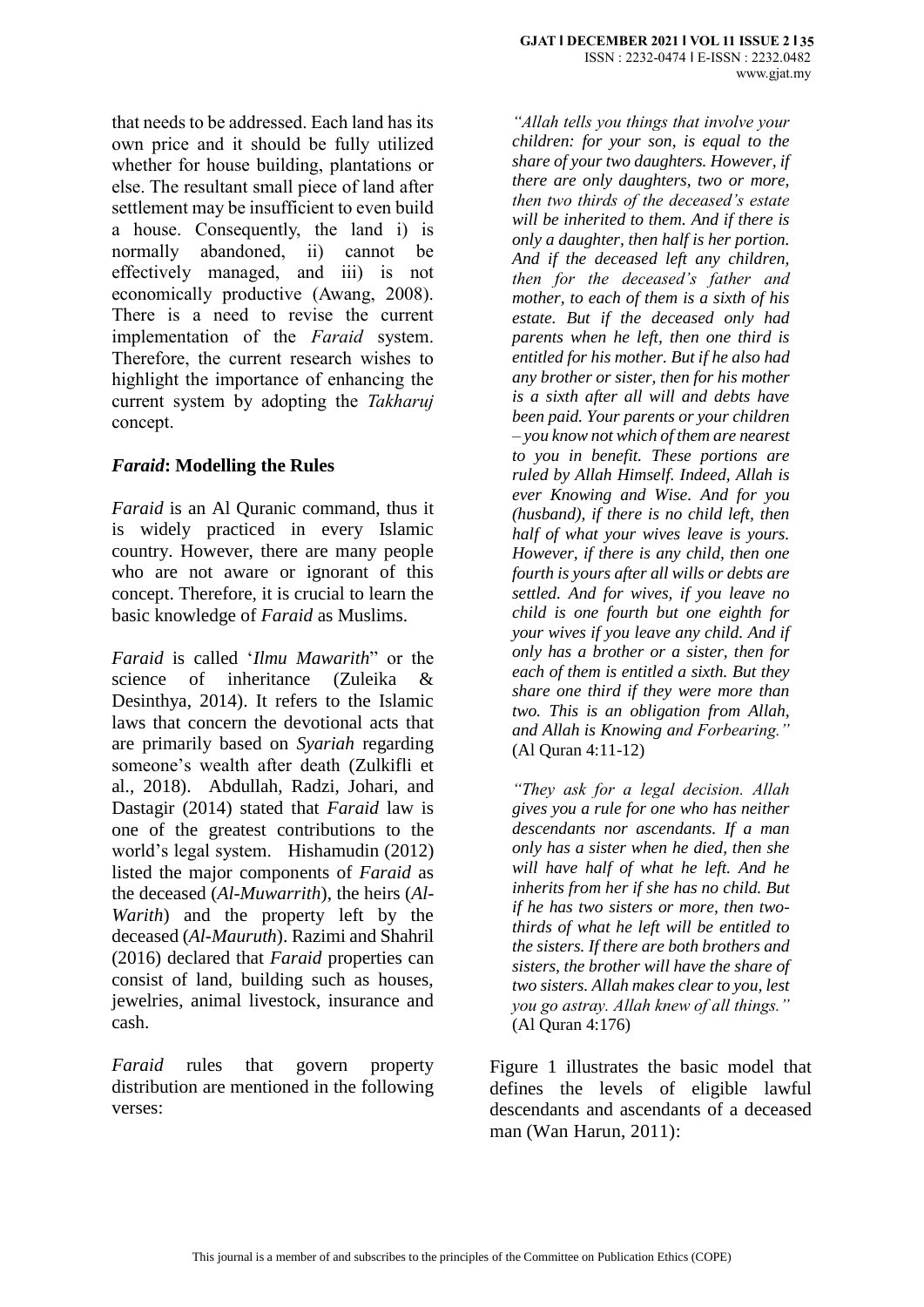

### **Figure 1: Level of Eligible Heirs**

Table 1 displays a tabled summary of the *Faraid* allocations by Zouaoui and Rezeg (2018).

| <b>Relative Name</b>    | Deceased has no offspring           | Deceased has offspring       |
|-------------------------|-------------------------------------|------------------------------|
| <b>Husband</b>          | 1/2                                 | 1/4                          |
| <b>Wife</b>             | 1/4                                 | 1/8                          |
|                         | (Divided among all wives)           | (Divided among all wives)    |
| <b>Son</b>              | 1:2                                 | 1:2                          |
|                         | (Male and female of the same class) | (Sons and daughters)         |
| <b>Daughter</b>         | 1/2                                 | 2/3                          |
|                         | (Only one daughter)                 | (Multiple daughters)         |
| <b>Father</b>           | 1/6                                 | 1/6                          |
| <b>Mother</b>           | 1/3                                 | 1/6                          |
| <b>Full Sister</b>      | 1/2                                 | 2/3                          |
|                         | (Only one full sister)              | (Multiple full sisters)      |
| <b>Maternal Sibling</b> | 1/6                                 | 1/3                          |
|                         | (Only one maternal sibling)         | (Multiple maternal siblings) |

### **Table 1: Summary of** *Faraid* **Allocations in Al Qur'an**

Hishamudin (2012) has listed the eligible heirs according to male and female sides, as given in Table 2. However, this list has not been ranked according to priority to receive the assets.

### **Table 2: List of Heirs from Male and Female Sides**

| <b>Male Heirs</b>          | <b>Female Heirs</b> |  |
|----------------------------|---------------------|--|
| Husband                    | Wife                |  |
| Son                        | Daughter            |  |
| Father                     | Mother              |  |
| Son of Son                 | Daughter of Son     |  |
| Grandfather on Father Side | Mother of Mother    |  |
| <b>Full Brother</b>        | Mother of Father    |  |
| Consanguine Brother        | <b>Full Sister</b>  |  |

This journal is a member of and subscribes to the principles of the Committee on Publication Ethics (COPE)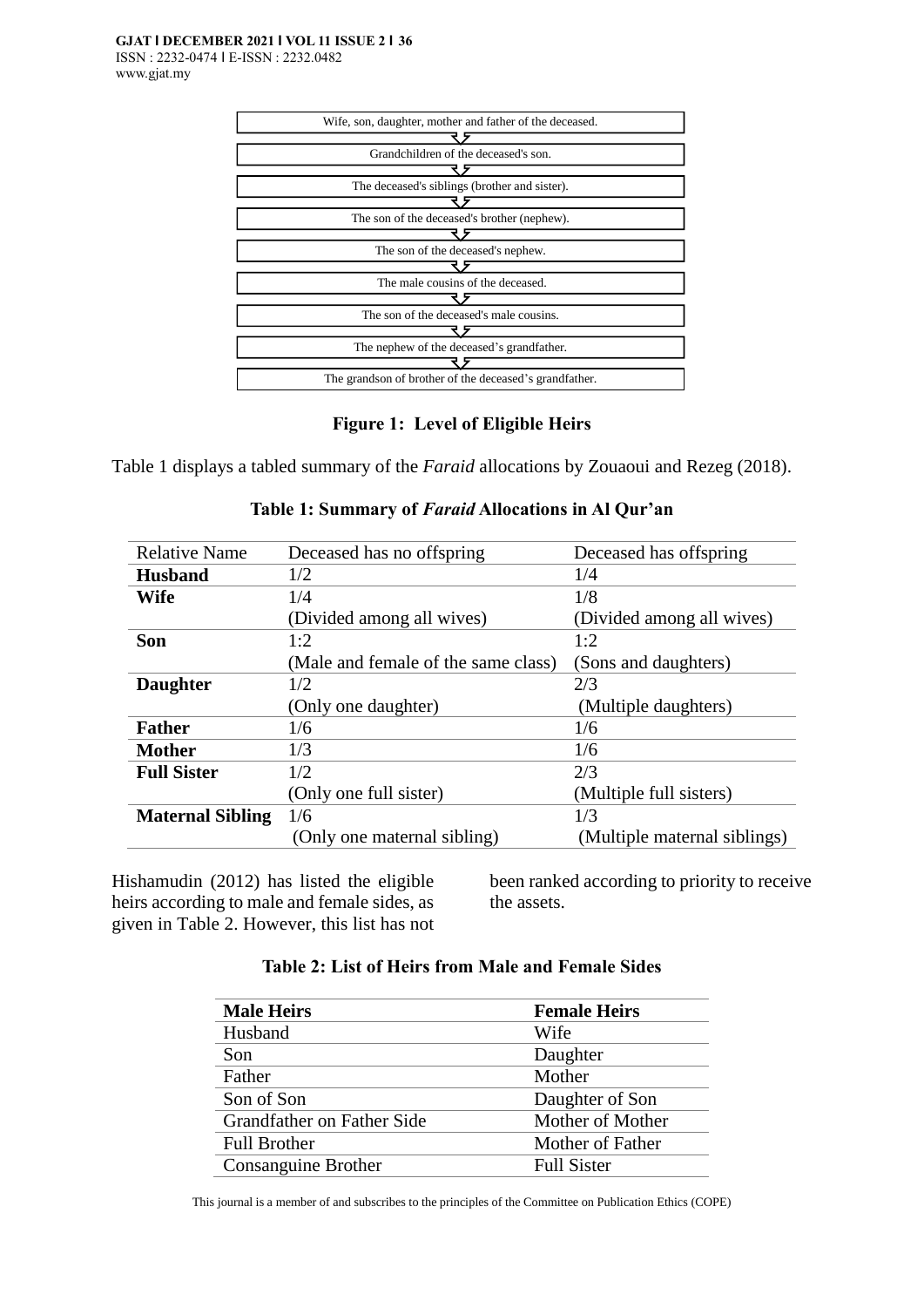| <b>Uterine Brother</b>               | Consanguine Sister         |
|--------------------------------------|----------------------------|
| Son of Full Brother                  | <b>Uterine Sister</b>      |
| Son of Consanguine Brother           | <b>Female Slave Master</b> |
| <b>Full Brother of Father</b>        |                            |
| Consanguine Brother of Father        |                            |
| Son of Full Brother of Father        |                            |
| Son of Consanguine Brother of Father |                            |
| <b>Male Slave Master</b>             |                            |
|                                      |                            |

### **Modified from Source: Hishamudin (2012)**

Based on Table 2, *Faraid* rules that can be constructed are:

- 1) If all heirs from male side exist, the qualified heirs will only be husband, son and father.
- 2) If all heirs from female side exist, the heirs who will be entitled for the deceased's wealth are wife, mother, daughter, full sister and daughter of a son.
- 3) If all heirs from both male and female sides exist, priority of the portion will be entitled to husband or wife, son, daughter, father and mother.

# *Takharuj*

The root word of *Takharuj* is *kharaja* which means get out (Naiimi, 2016). In general, it is the withdrawal of a qualified heir to inheritances assets and chooses to give the assets to another beneficiary whether i) voluntarily or ii) by receiving compensations from the other heirs' personal estate or the estate received from inheritance.

Suhairi (2012) stated that *Takharuj* was first experienced by Tumadir, one of four wives of Abdul Rahman bin 'Auf who was divorced before the death of her husband. There was an issue between scholars about how the inheritance assets should be divided because she was still in *'iddah*. Saidina Uthman bin Affan ruled that 1/8 of

the assets of Abdul Rahman bin 'Auf to be divided equally among his four wives, married or divorced. Tumadir withdrew from taking her portion and received eighty-three thousand *dirhams* as compensation.

Ali and Ahmad (2013) defined three ways under which *Takharuj* can occur:

- i) between two heirs, with or without compensation,
- ii) between an heir and the rest of the heirs, with compensation such as houses while the remaining estates are divided among the other heirs, and
- iii) between an heir with the rest of the heirs, with compensation from personal property.

There are different types of *akad* which is based on how the settlement of the inheritance distribution is done (Ahmad, Jamsari, Mohd Nasir, Hehsen, & Wan Hassan, 2017):

- i) *Mubadalah*: The property that will be exchanged has the same value and those properties will be given based on value as agreed between heirs.
- ii) *Mu'awaddah*: The estate is given to the one who withdraw from receiving the inheritance and those estates are replaced by any property in the inheritance assets or personal property.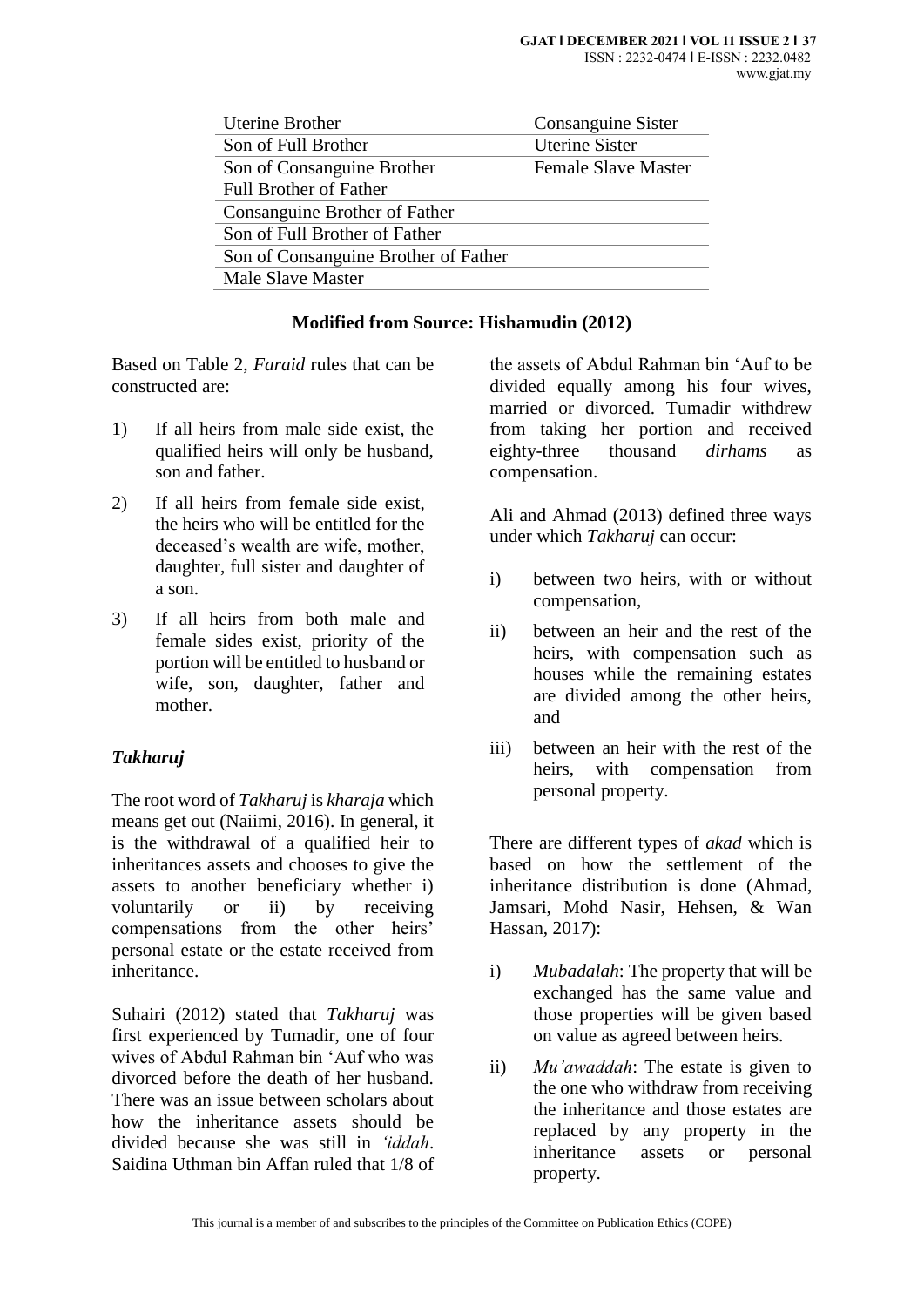iii) *Ibra'*: An heir gives a portion of his assets and keeps his right on the other property.

The minimum width of land required to be categorized as productive land is 0.4 hectare (Rusnadewi Abdul Rashid & Ahmad, 2010). Table 3 displays the consequences of adhering strictly and solely to the *Faraid* rules. Here, all daughters are entitled to 0.3125 hectare of land each. However, these lands (highlighted in yellow) are not economical to be developed.

| <b>Ownership Number</b>       | Heirs                    |          | of<br>Width |
|-------------------------------|--------------------------|----------|-------------|
|                               |                          | Faraid   | Land        |
|                               |                          | Portions | (Hectares)  |
| <b>Agricultural Land</b>      | <b>Faisal Bin Mohd</b>   | 2/8      | 0.625       |
| (Width: 2.5 hectares)         | Firdaus<br>Bin           | 2/8      | 0.625       |
| Ownership number GM500 Lot 88 | Mohd                     |          |             |
| Mukim Paloh                   | Sufia Binti Mohd         | 1/8      | 0.3125      |
|                               | Binti<br>Suriya<br>Mohd  | 1/8      | 0.3125      |
|                               | Binti<br>Sabrina<br>Mohd | 1/8      | 0.3125      |
|                               | Surina<br>Binti<br>Mohd  | 1/8      | 0.3125      |

Source: Wan Harun (2011)

### **Scope and Limitation of the Current Research**

The number of Malaysians using Takharuj in Pahang, Kuala Terengganu, Kelantan and Johor has increased (Ahmad et al., 2017). The agreement to use *Takharuj* was done during the mediation sessions to divide estates. However, the agreed portions may not have been the optimal solution since there was no mathematical model applied. There is also no research done on mathematical model involving *Takharuj* concept. Therefore, it would be a great advantage to all parties involved if a mathematical model can be constructed to optimize the land distribution and land use. Therefore, this research has chosen to use Goal Programming (GP) because of the ability of this method to achieve multiple conflicting goals simultaneously.

There are a few shortcomings in the purpose of optimizing land distribution.

Wasted unproductive land is one of the byproducts of the current implementation system for *Faraid*. The research is only focused in Malaysia. Therefore, the current research will define, model and provide solution to some of the shortcomings of the existing *Faraid* system. This basic model is constrained by the following assumptions:

- i) all debts left by the deceased have been fully paid before distributing the inheritance assets,
- ii) the portion for distributing the inheritance assets is only based on *Faraid* shares,
- iii) the case research sets a limit where second cousins will be the last descendants who are qualified as heirs,
- iv) all ascendants who are qualified as heirs are considered dead except for the parents of the deceased,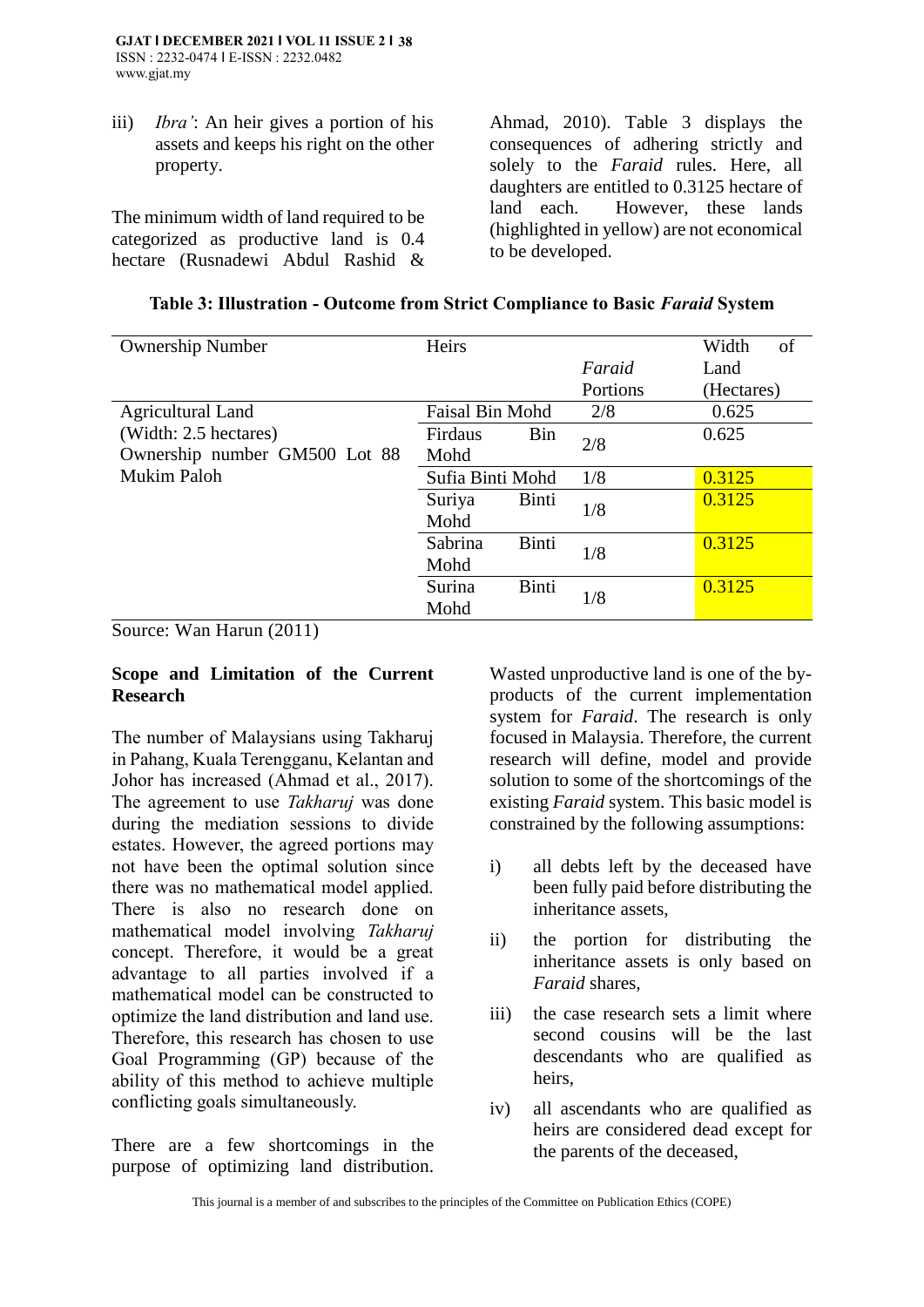- v) adopted children will not be counted as eligible heirs,
- vi) the case research only focused on land as the inheritance asset to be distributed,
- vii) paternal or maternal relationships will not be considered,
- viii) there is no compensation for the *Takharuj* process to be considered,
- ix) maximum number of heirs who are able to give up their portion of land for combination purposes is limited to fourteen persons,
- x) There must be at least one heir with the portion of land size less than 0.4 hectare left in each combination to

receive the portion from the heirs who willingly to give up their portion,

- xi) the application of *Takharuj* principle is limited to fourteen heirs only for one computation as fourteen is the highest number of heirs based on the data collected,
- xii) the heirs with a portion of arable land size cannot receive or give up their portion, and
- xiii) location of the distributed land for each case is in the same lot.

#### **Existing Method on Land Optimization**

A simple gap analysis was done involving some past research works, as displayed in Table 4.

#### **Table 4: Gap Analysis on Previous Method Used in Land Optimization**

| <b>Types of Method</b>              | This<br>Author              |
|-------------------------------------|-----------------------------|
|                                     | 1 2 3 4 5 6 7 8<br>research |
| <b>Linear Programming (LP)</b>      |                             |
| <b>Goal Programming (GP)</b>        | $\mathcal{N}$               |
| <b>Fuzzy Goal Programming (FGP)</b> |                             |
| Zero-One Multiobjective Programming |                             |
| (ZOGP)                              |                             |

Note: [1] Latinopoulos & Mylopoulos (2005)

- [2] Ligmann-Zielinska, Church & Jankowski (2005)
- [3] Sadeghi, Jalili & Nikkami (2009)
- [4] Sen and Nandi (2012)
- [5] Dave (2015)
- [6] Gamage (2017)
- [7] Heydari, Honarbakhsh, Pajoohesh, and Zangiabadi (2018)
- [8] Zenis, Supian & Lesmana (2018)

Findings of the analysis confirm that majority of the researchers used GP to optimize land allocation. Therefore, this research considered that GP can be used to optimize land distribution using *Takharuj* principle is GP.

GP was introduced by Charnes in the 1950s as the extension from Linear Programming (LP) which was normally used to analyse

and solve problem with several objectives simultaneously (Colapinto, Jayaraman, & Marsiglio, 2017). It is a simple mathematical model, thus it became popular and is widely used. It is also easy to understand and needs less computational effort. It is one of the oldest multi-criteria decision-making method used. Agriculture planning is the research topic which often uses GP as solution method.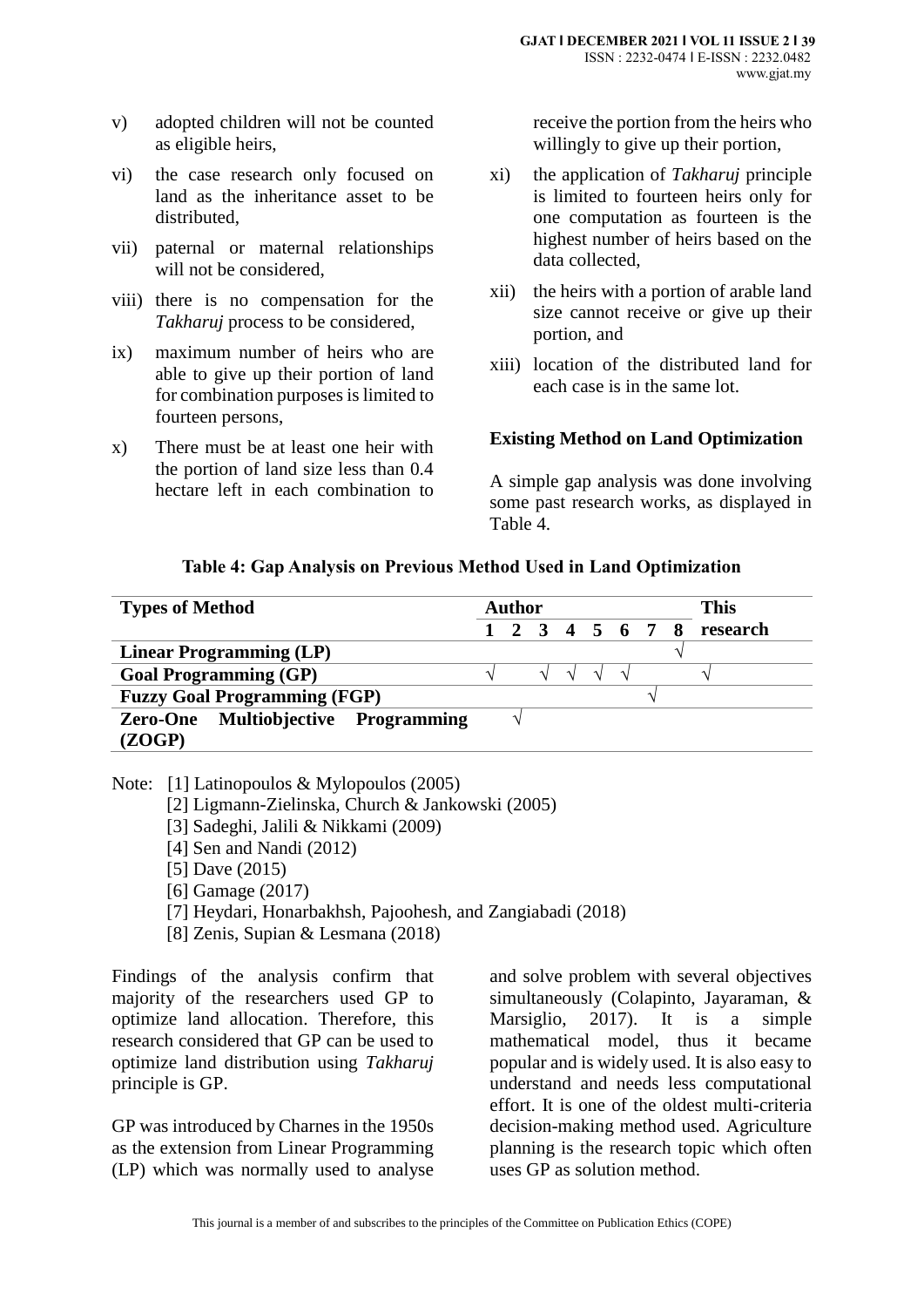Sen and Nandi (2012) explained that GP will not directly optimize the objectives as LP does. It solves problems that LP is unable to solve like infeasible LP problems. It differs from other mathematical programming in that decision variables in the objective function are replaced by deviation variables. It can be solved using other algorithms like pre-emptive and weights method. Pre-emptive method focuses on prioritizing the goals based on the rank of importance. In weights method, single objective function is formulated as the weighted sum of the functions to represent the research goal. However, neither of these methods is better than the other since both methods achieve different preferences in decision making (Taha, 2011). As examples, pre-emptive method found the optimal allocation of land for five different field crops (Gamage, 2017) while the weight method found the optimal allocation of land and water resources in irrigated agriculture (Latinopoulos & Mylopoulos, 2005).

### **Methodology**

### **Phase I: Problem Identification**

This research concerned cases where the land distributed to the qualified heirs from previous *Faraid* cases was uneconomical to be developed. Normally, they will be abandoned as no effective management can be done with too many names in the title. Table 5 illustrates a sample case involving 10 heirs (two daughters, five grandsons and three granddaughters). Here, the allocations to heirs are achieved based on strict compliance to Basic *Faraid* System. Most of the heirs received the portion of inheritance where the land size can be considered as unproductive, as highlighted in yellow.

Table 5: Illustration - Outcome from Strict Compliance to Basic *Faraid* System to Current Case Research

| <b>Ownership Number</b>    | Relationship<br>with<br>the | Faraid          | Width<br>Land<br>of |
|----------------------------|-----------------------------|-----------------|---------------------|
|                            | <b>Deceased</b>             | <b>Portions</b> | (Hectares)          |
| <b>Agricultural Land</b>   | Daughter                    | 104/416         | 0.43415             |
| (Width:<br>1.7366          | Daughter                    | 104/416         | 0.43415             |
| hectares)                  | Grandson                    | 32/416          | 0.1336              |
| <b>Ownership number</b>    | Grandson                    | 32/416          | 0.1336              |
| SP<br>4828<br><b>Mukim</b> | Grandson                    | 32/416          | 0.1336              |
| <b>Mergong</b>             | Grandson                    | 32/416          | 0.1336              |
|                            | Grandson                    | 32/416          | 0.1336              |
|                            | Granddaughter               | 16/416          | 0.0668              |
|                            | Granddaughter               | 16/416          | 0.0668              |
|                            | Granddaughter               | 16/416          | 0.0668              |

Source: Original Data

#### **Phase II: Data Analysis**

Secondary data (45 sample cases of inheritance distribution data) were obtained from Land Registry Office at Alor Setar, Kedah. The data required were the number of legal heirs, land width, relationship between heirs and the deceased and *Faraid* portion received. The data presented cases where all heirs do not give up their portion

of land since it was already considered as size of arable land. For instance, 10 qualified heirs to a 10.8332-hectare land can each receive a minimum of 0.7222 hectare which was arable land size as it is larger than 0.4 hectare. There were also several cases (such as sample case in Table 5) where a piece of small-sized land was owned by too many heirs. It required almost everyone to give up their land portion in

This journal is a member of and subscribes to the principles of the Committee on Publication Ethics (COPE)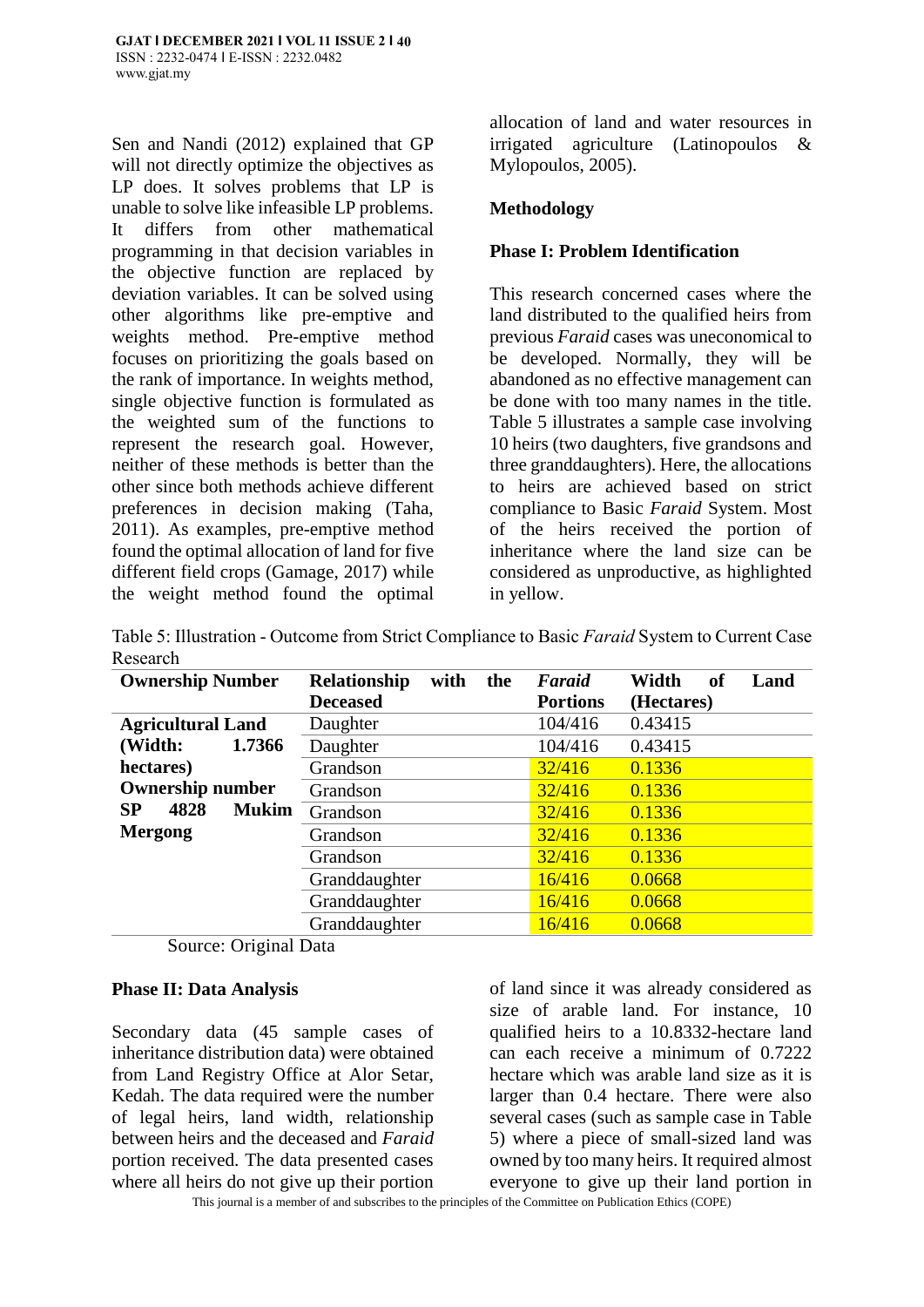order to ensure the land was sufficient in size to be categorized as productive land. The data also showed that *Faraid* and *Takharuj* were implemented during the distribution processes. However, the division of land was made without considering certain aspects such as the land width and the number of qualified heirs to the assets. Consequently, many lands were made unproductive for development as the size was too small after distribution.

# **Phase III: Model Formulation**

This research aimed to formulate *Takharuj*based mathematical model by using equal weights method of GP. Constraints related to land width, number of heirs and portion of land entitled to the qualified heirs were considered to ensure all the combination listed were in the size of productive land.

To find the optimal combination of productive land size for eligible heirs, the objective function of GP aimed to minimize the sum of the percentage deviations from the target to avoid any possible bias effect of the solution.

### **Phase IV: Computational Experiment and Analysis of Results**

MATLAB software was used to run some computational experiments for the purpose of generating the list of all the possible combinations of arable land size between heirs, using implementation steps in Table 6. These steps were converted into written codes to list all possible combinations needed for selection. It is highly emphasized here that heirs left after combination received inheritance portion in the form of arable land size.

| Step 1 |                | Enter total width of land in hectares for each case                                    |
|--------|----------------|----------------------------------------------------------------------------------------|
| Step 2 |                | Enter total number of heirs who owned a piece of land                                  |
| Step 3 |                | Enter portion of land entitled to each heir for each data set in the form of fraction  |
| Step 4 | $\ddot{\cdot}$ | Enter portion of land entitled to each heir in the form of land size (in hectares)     |
|        |                | for each case                                                                          |
|        |                | Portion of land entitled to each heir (in hectares)                                    |
|        |                | = Portion of land entitled to each heir in the form of fraction * total width of       |
|        |                | land                                                                                   |
| Step 5 | $\ddot{\cdot}$ | Calculate the total number of heirs who have portion of land less than 0.4             |
|        |                | hectare                                                                                |
| Step 6 | $\ddot{\cdot}$ | Calculate the total sum of portion of heirs who are giving up their portion for        |
|        |                | each combination                                                                       |
|        |                | Total sum of portion of heirs who chose to give up their portion                       |
|        |                | $=\sum$ Portion of land entitled to heir who are giving up their portion (in hectares) |
| Step 7 | $\ddot{\cdot}$ | Calculate the total width of land to be combined with the portion of heirs left        |
|        |                | for each combination                                                                   |
|        | $\ddot{\cdot}$ | Total width of land to be combined with the portion of heirs left (in hectares)        |
|        |                | $=$ (Total sum of portion of heirs who are giving up their portion / total number      |
|        |                | of heirs who have portion of land less than 0.4 hectares – total number of heirs       |
|        |                | who chose to give up their portion)                                                    |
| Step 8 | $\ddot{\cdot}$ | Compute the final portion of each heir                                                 |
|        |                | Final portion of each heir (in hectares)                                               |
|        |                | = Total width of land to be combined with the portion of heirs                         |
|        |                | left (in hectares) $+$ Portion of heirs who chose                                      |
|        |                | not to give up their portion (in hectares)                                             |
| Step 9 | $\ddot{\cdot}$ | List the possible combinations of arable land size                                     |

**Table 6: Steps to Obtain Possible Combinations of Arable Land Size**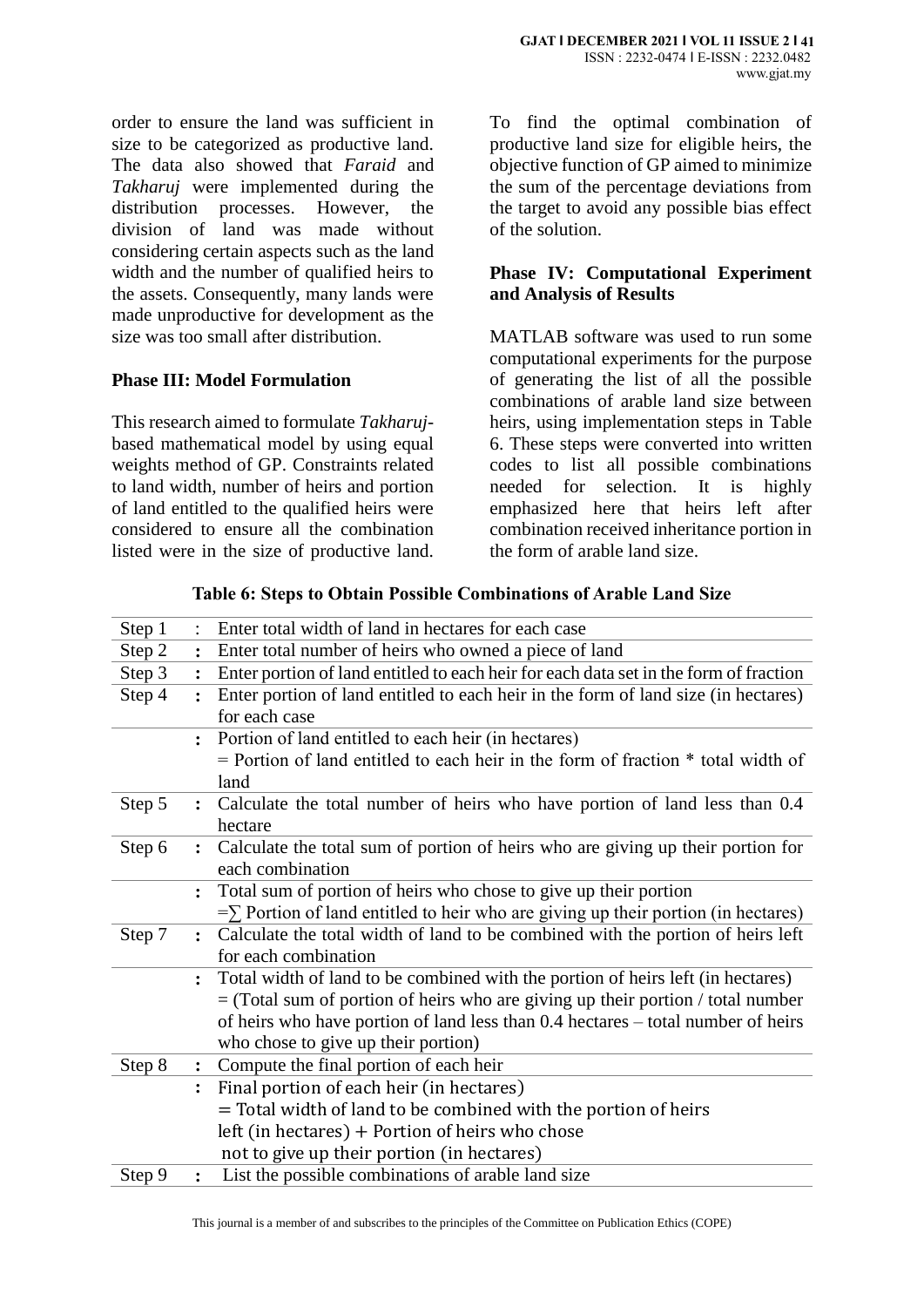The computation run in MATLAB successfully listed all possible combinations of arable land size between heirs based on listed criteria:

- i) the only persons who can withdraw from their portion are the heirs who are entitled portion of land less than 0.4 hectare (upper limit 0.4 hectare is considered as productive-sized land (Rusnadewi Abdul Rashid & Ahmad, 2010),
- ii) the heirs who already have portion of land more than 0.4 hectare cannot give up or receive portion anymore,
- iii) the total portion of land of each heir after combination based on *Faraid* portion and *Takharuj* portion must be equal to one, such that

If  $P_i$  = suggested fractional *Faraid* portion and  $S =$  sum of all fractional *Faraid* portion,

then  $S = P_1 + P_2 + \cdots + P_n = 1$ .

- iv) the portion of land before and after combination for each heir must be more or equal to one-eighth (the minimum *Faraid* portion mentioned in Al Qur'an for inheritance distribution), and
- v) the total number of heirs for one computation must be less than 14 heirs (the highest number of heirs based on the data collected).

Table 7 displays implementation steps to select the optimal combination by using Excel Solver.

|        | Step 1: Calculate the number of heirs in the chosen combination                        |
|--------|----------------------------------------------------------------------------------------|
| Step 2 | Find the final portion of land allocated for the heirs in the selected combination     |
|        |                                                                                        |
| Step 3 | Subtract the value of goal to be reached which is 0.4 from the result in step 1 to get |
|        | the deviation from the goal.                                                           |
| Step 4 | Calculate the total sum of deviations                                                  |
|        |                                                                                        |
| Step 5 | Compute the percentage deviation number of heirs from minimum number of heirs          |
|        | in one combination of each data set                                                    |
| Step 6 | Find the sum of weighted deviations for the chosen combination.                        |
|        |                                                                                        |

### **Table 7: Steps for Computational Approach in Excel Solver**

#### **Results and Discussion**

Figure 2 shows the result of the list of possible combinations for data in Table 5 which ensures each heir left received the size of arable land. Two daughters have already received productive sized portions

(0.4341 hectare each), thus their land portion remained the same throughout the whole computation process. Negotiations are made between all grandsons and granddaughters with 0.1336 and 0.0668 hectares each, respectively. Possible combinations are given in Table 8.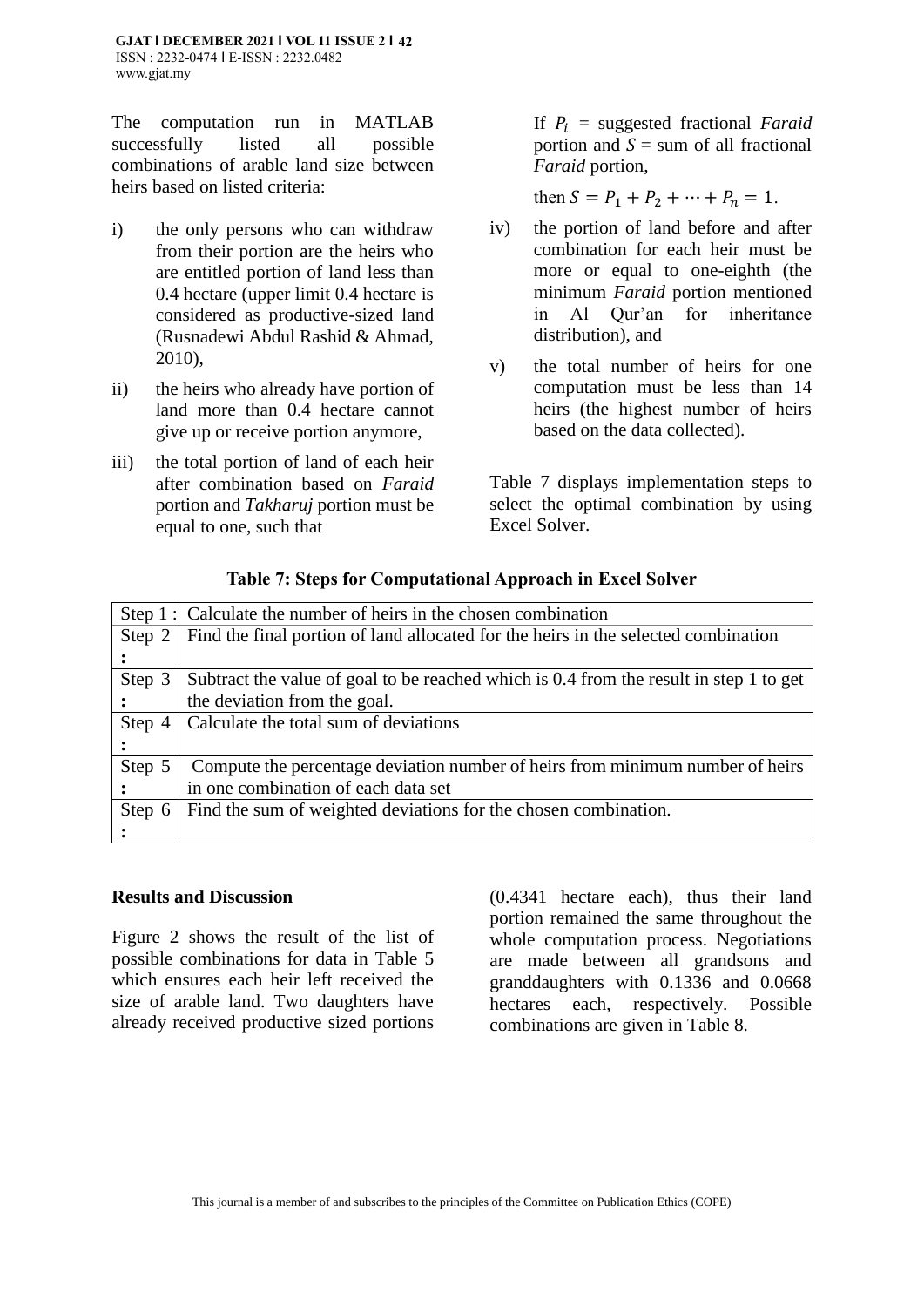| <b>Community Window</b> |                             |                                          |                                                                                      |
|-------------------------|-----------------------------|------------------------------------------|--------------------------------------------------------------------------------------|
|                         |                             | Shter Width of Land in hectares = 1.7366 |                                                                                      |
|                         | fining Washer of heige = 10 |                                          |                                                                                      |
|                         |                             | Enter portion of 1 helr = 104/416        |                                                                                      |
|                         |                             | Enter portion of 2 heir - 104/416        |                                                                                      |
|                         |                             | Hnter portion of 3 helr = 32/416         |                                                                                      |
|                         |                             | Enter portion of 4 hele = 32/416         |                                                                                      |
|                         |                             | Enter portion of 5 hair = 32/416.        |                                                                                      |
|                         |                             | Enter portion of 6 heir = 32/416         |                                                                                      |
|                         |                             | Enter portion of 7 helr = 32/416         |                                                                                      |
|                         |                             | Enter portion of 0 heir = 16/416         |                                                                                      |
|                         |                             | Enter portion of 9 heir = 16/416         |                                                                                      |
|                         |                             |                                          | Enter portion of 10 heir = $16/416$                                                  |
|                         |                             |                                          | If hair 3 4 5 6 7 8 makes an agreement with hair 9 10                                |
|                         |                             |                                          | 2008/09/10 22: 12:1<br>$0.4341$ $0.4341$ $0.4342$ $0.4342$                           |
|                         |                             |                                          |                                                                                      |
|                         |                             |                                          | If heir 4 5 6 7 8 9 makes an agreement with heir 3 10                                |
|                         |                             | $0.4341$ $0.4341$ $0.4675$ $0.4000$      |                                                                                      |
|                         |                             |                                          |                                                                                      |
|                         |                             |                                          | ff heir 5 6 7 8 9 10 makes an agreement with heir 3 4<br>0.4341 0.4343 0.4343 0.4342 |
|                         |                             |                                          |                                                                                      |
|                         |                             |                                          | EE heir 3 4 5 6 7 8 9 makes on agreement with heir 10                                |
|                         |                             |                                          |                                                                                      |
|                         | 0.4341 0.4341 0.0603        |                                          |                                                                                      |
|                         |                             |                                          | If hele $4 = 5 = 6 = 7 = 9 = 10$ makes an agreement with hele 3                      |
|                         |                             |                                          |                                                                                      |
|                         |                             |                                          | 0.4341 0.4341 0.8883                                                                 |

**Figure 2: Sample Result of List of Possible Combination**

| <b>Combination</b> | If all grandsons and one granddaughter give up their portions to both               |  |  |
|--------------------|-------------------------------------------------------------------------------------|--|--|
|                    | granddaughters left, then each heir is entitled to approximately 0.4341             |  |  |
|                    | hectare each.                                                                       |  |  |
| <b>Combination</b> | If four grandsons and two granddaughters waive their rights to inherit, their       |  |  |
|                    | portions, the grandson and granddaughter will receive land of arable size.          |  |  |
| <b>Combination</b> | If three grandsons and three granddaughters give up their <i>Faraid</i> -based land |  |  |
| 3                  | portion, then two grandsons will get 0.4342 hectare each.                           |  |  |
| <b>Combination</b> | If all grandsons and two granddaughters are willing to waive their portions,        |  |  |
|                    | one granddaughter will receive a combined total of 0.8683 hectare.                  |  |  |
| <b>Combination</b> | If four grandsons and all granddaughters combined their portion with the            |  |  |
| 5                  | only grands on left, then the only heir left gets 0.8683 hectare.                   |  |  |

The number left to receive the land portion for the first three combinations were four persons while only three beneficiaries are entitled after the last two combinations. These combinations needed six and seven heirs to give up their portion. If less than six heirs waive their portions, the land size will not be sufficient for productivity.

In Excel Solver, all calculations are run separately for each data set that consists several possible combinations which taken from the final result of the previous section. Figure 3 shows which combination amongst all the possible combinations was the optimal one, by allowing the result to stay as close as possible to the goals while satisfying all the constraints. The selected combination in this case was the second

combination. The selection was depended on the goal which was to minimize the number of heirs who owned the piece of land after combination. However, since this research aimed to use goal programming model, then it cannot directly ask the model to minimize the number of heirs. Therefore, it is crucial to check all the combinations and get as close to the value of arable land size as possible by minimizing the deviation from the goals which is 0.4.

The optimal combination was the one with minimum total sum of weighted deviations. Thus, selected combination is the second option with the total weighted sum of deviation was 0.4698. This research has ensured that the optimal solution is only one combination out of all possible listed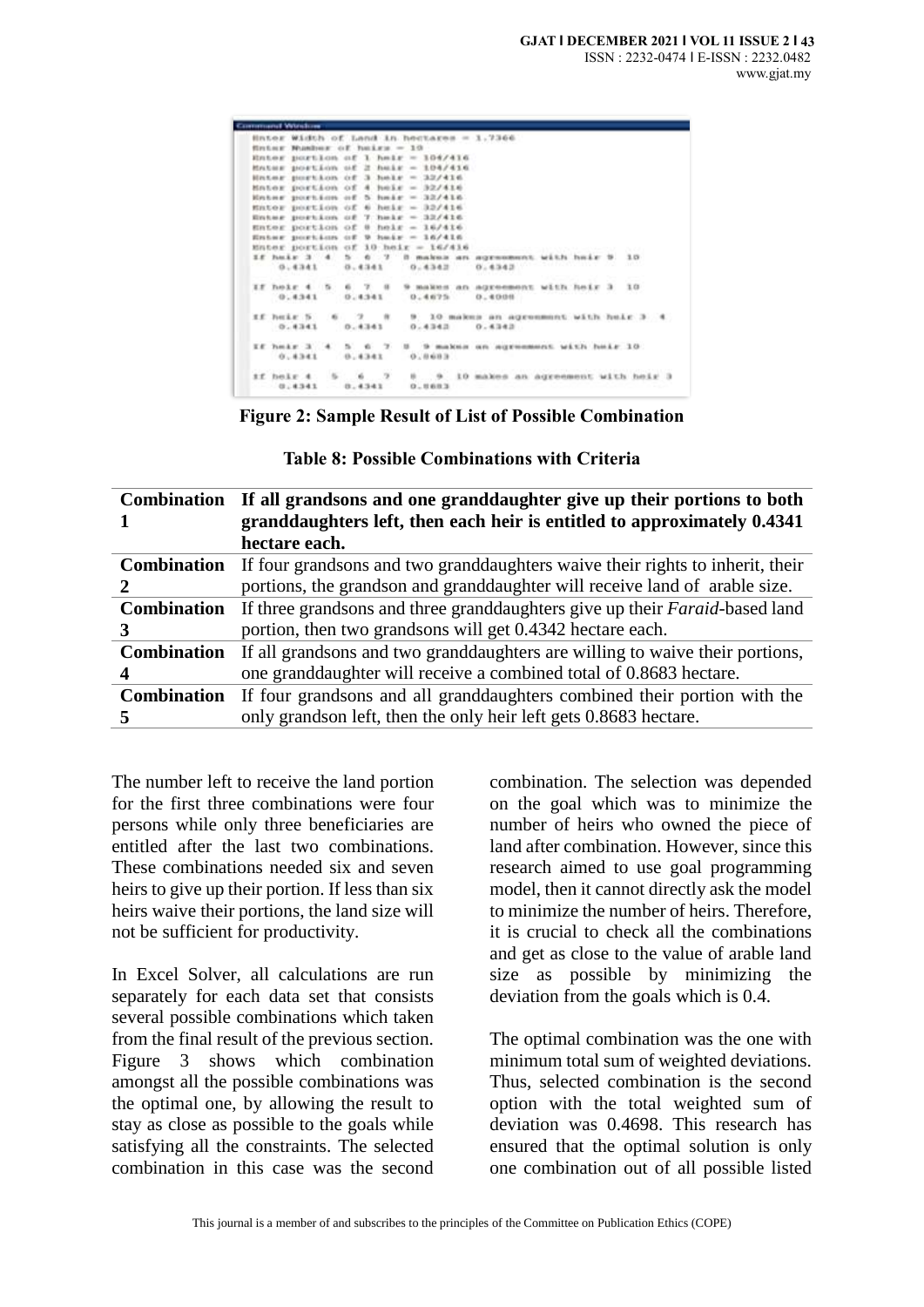combinations listed. From the findings, it is to be highlighted that most of the solutions in these scenarios might be multiple optimal because it can simply create a replica of one combination in which heir 1

can share his land portion with heir 2 instead of heir 3 where both heir 2 and heir 3 have same individual portion. This way the optimal selection will have the same end result but a different combination.

|                              | $\mathfrak{d} \qquad \qquad \mathfrak{l} \ \mathfrak{l} \ \ \mathfrak{l} \ \ \mathfrak{l} \ \ \mathfrak{l} \ \ \mathfrak{l} \ \ \mathfrak{l} \ \ \mathfrak{l} \ \ \mathfrak{l} \ \ \mathfrak{l} \ \ \mathfrak{l} \ \ \mathfrak{l} \ \ \mathfrak{l} \ \ \mathfrak{l} \ \ \mathfrak{l} \ \ \mathfrak{l} \ \ \mathfrak{l} \ \ \mathfrak{l} \ \ \mathfrak{l} \ \ \mathfrak{l} \ \ \mathfrak{l} \ \ \mathfrak{l} \ \ \mathfrak{l} \ \ \mathfrak{l} \ \ \mathfrak{l} \ \ \mathfrak{l} \ \$ |                             |       |                   |             |           |             |           |      |                  |                                          |    |    |    |    |  |                            |
|------------------------------|--------------------------------------------------------------------------------------------------------------------------------------------------------------------------------------------------------------------------------------------------------------------------------------------------------------------------------------------------------------------------------------------------------------------------------------------------------------------------------------|-----------------------------|-------|-------------------|-------------|-----------|-------------|-----------|------|------------------|------------------------------------------|----|----|----|----|--|----------------------------|
|                              | Parties of tetrilohedgres)                                                                                                                                                                                                                                                                                                                                                                                                                                                           |                             |       |                   |             |           |             |           |      |                  |                                          |    |    |    |    |  |                            |
| Continetor                   | Number of hers left after combination                                                                                                                                                                                                                                                                                                                                                                                                                                                | <b>Bar1</b>                 |       | Her 2 Her 3 Her 4 |             | He's He's |             | Her? Hers |      |                  | Here Her D Her D Her D Her B Her M Denen |    |    |    |    |  |                            |
|                              |                                                                                                                                                                                                                                                                                                                                                                                                                                                                                      | 1430                        | 1,003 |                   |             |           |             |           |      | MG.              | 140                                      |    |    |    |    |  |                            |
|                              |                                                                                                                                                                                                                                                                                                                                                                                                                                                                                      | 1.641                       | 1,80  | 04/5              |             |           |             |           |      |                  | 1403                                     |    |    |    |    |  | Chome only one constraints |
|                              |                                                                                                                                                                                                                                                                                                                                                                                                                                                                                      | 6.643                       | 1,00  | 0.4342            | 6,003       |           |             |           |      |                  |                                          |    |    |    |    |  |                            |
|                              |                                                                                                                                                                                                                                                                                                                                                                                                                                                                                      | 0.4341                      | 180   |                   |             |           |             |           |      |                  | 180                                      |    |    |    |    |  |                            |
|                              |                                                                                                                                                                                                                                                                                                                                                                                                                                                                                      | 0.041<br>31                 | 1.01  | 0.863             |             |           |             |           |      |                  |                                          |    |    |    |    |  |                            |
|                              |                                                                                                                                                                                                                                                                                                                                                                                                                                                                                      | Partiacutiker (In hectares) |       |                   |             |           |             |           |      |                  |                                          |    |    |    |    |  |                            |
|                              | Number of held left after combination.                                                                                                                                                                                                                                                                                                                                                                                                                                               | Hard                        | But 2 | Het3.             | <b>Herd</b> | lart.     | <b>Hart</b> | Hot 7     | Hert | Her <sub>3</sub> | Herzi Herzi Herzi Herzi Herzi            |    |    |    |    |  |                            |
| Alcorated area (in hectares) |                                                                                                                                                                                                                                                                                                                                                                                                                                                                                      | 160                         | 1,00  | 04675             |             |           |             |           |      |                  | 1401                                     |    |    |    |    |  |                            |
| Gol'to brmathed              |                                                                                                                                                                                                                                                                                                                                                                                                                                                                                      | 04                          | 14    | 14                | 叫           | 04        | ы           | 44        | 14   | ů4               | 14                                       | и  | u  |    | 04 |  |                            |
| Detailors                    |                                                                                                                                                                                                                                                                                                                                                                                                                                                                                      | <b>LEAT</b>                 | 3,042 | <b>GUES</b>       | -54         | $-0.4$    | 44          | 44        | -5.6 | -54              | 1.000                                    | 44 | 44 | 44 | 44 |  |                            |
| <b>Sum of devictions</b>     | 1135                                                                                                                                                                                                                                                                                                                                                                                                                                                                                 |                             |       |                   |             |           |             |           |      |                  |                                          |    |    |    |    |  |                            |
|                              | 8.335                                                                                                                                                                                                                                                                                                                                                                                                                                                                                |                             |       |                   |             |           |             |           |      |                  |                                          |    |    |    |    |  |                            |
| Deiator for manueller        |                                                                                                                                                                                                                                                                                                                                                                                                                                                                                      |                             |       |                   |             |           |             |           |      |                  |                                          |    |    |    |    |  |                            |

**Figure 3: Sample Result of Optimal Combination Selection**

# **Conclusion**

This research aimed to lessen the number of unclaimed inheritance assets in Malaysia and reduce the number of wasted lands caused by inefficient inheritance distribution system by encouraging the use of *Takharuj* concept in estate distribution. The adoption of *Takharuj*-based mathematical modeling would contribute to current Islamic and also mathematical knowledge on estate distribution. Next, this system is designed to facilitate Muslims in terms of calculation of estate distribution based on *Takharuj*. It is also to increase awareness of Muslims about the rarely known concept of *Takharuj*. Not only can the Muslims be aware of other ways to divide land, they are also able to harmoniously settle any inheritance cases.

This *Takharuj*-based GP mathematical model has succeeded at achieving both objectives. All cases from the data collected for this research have been solved by listing the possible combinations to ensure that the land portion received by the heirs left were

of arable land size. The optimal selection of the available combinations has also been made by choosing the one with the minimum total sum of weighted deviations. The goals set were to minimize the deviation from the value of productive land size and to minimize the number of heirs who owned the piece of land after combination.

### **References**

- Abdul Rashid, R., & Ahmad, N. H. (2010). Pecah Sempadan dan Pecah Bahagian Tanah dalam Usaha Pembangunan Tanah di bawah Kanun Tanah Negara 1965. *Jurnal Intelek*, *5*(2).
- Abdul Rashid, R., & Yaakub, N. I. (2010). Masalah kegagalan dan kelewatan pengagihan harta pusaka di Malaysia. *Jurnal Intelek, 5*(2).
- Abdullah, R., Radzi, W. M., Johari, F., & Dastagir, G. (2014). The Islamic legal provisions for women's share in the inheritance system: a reflection on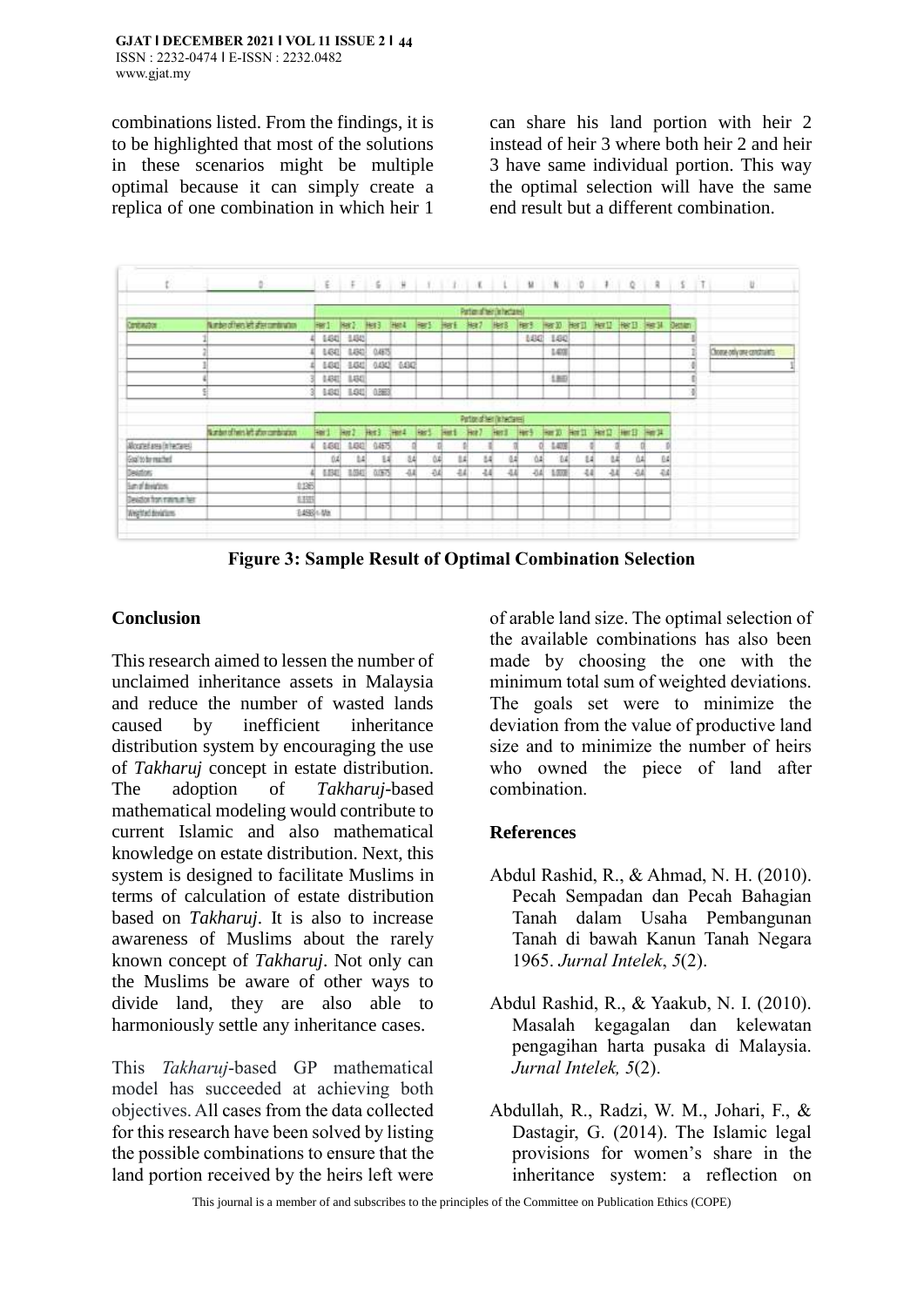Malaysian Society. *Asian Women, 30*(1), 29-52.

- Ahmad, M. Y., Jamsari, E. A., Mohd Nasir, B., Hehsen, A., & Wan Hassan, W. Z. (2017). Flexibility of takharuj principle in solving the inheritance issues. *International Journal of Civil Engineering and Technology, 8*(11), 867-878.
- Ali, W. N. W. M., & Ahmad, M. Y. (2013). The Mechanism of Application for Takharuj in Distribution of Small Heirloom Estate in Kuala Terengganu. I*slāmiyyā*t, *35(*2).
- Awang, M. R. (2008). Faraid: manifestasi kesyumulan pengurusan harta dalam Islam. Paper presented at the National Faraid And Hibah Convention.
- Colapinto, C., Jayaraman, R., & Marsiglio, S. (2017). Multi-criteria decision analysis with goal programming in engineering, management and social sciences: a state-of-the art review. *Annals of Operations Research, 251*(1- 2), 7-40.
- Department of Agriculture. (2019). Summary of idle land information. Retrieved from http://www.doa.gov.my/index.php/page s/view/411?mid=232
- Gamage, A. (2017). Application of Goal Programming Approach on Finding an Optimal Land Allocation for Five Other Field Crops in Anuradhapura District.
- Heydari, M., Honarbakhsh, A., Pajoohesh, M., & Zangiabadi, M. (2018). Land use optimization using the fuzzy mathematical-spatial approach: a case study of Chelgerd watershed, Iran. *Journal of Environmental Engineering and Landscape Management, 26(*2), 75- 87.
- Hishamudin, H. H. (2012). Intelligent Faraid Calculator Systems.
- Latinopoulos, D., & Mylopoulos, Y. (2005). Optimal allocation of land and water resources in irrigated agriculture by means of goal programming: Application in Loudias river basin. *Global NEST Journal, 7*(3), 264-273.
- Naiimi, N. (2016). Pengurusan pusaka Islam di Malaysia: teori dan pengiraan: UUM Press.
- Razimi, A., & Shahril, M. (2016). Concept of Islamic inheritance law (faraid) in Malaysia: issues and challenges. *Research Journal of Applied Sciences, 11*(12), 1460-1464.
- Sabtu, M. A., & Mahamood, S. M. (2017). Kaedah muafakat dalam pembahagian harta pusaka orang Islam: kajian di mahkamah tinggi syariah negara Brunei Darussalam. *Journal of Shariah Law Research, 2*(1), 21-36.
- Sen, M., & Nandi, M. (2012). An optimal model using goal programming for rubber wood door manufacturing factory in Tripura. *Mathematical Theory and Modeling, 2*(8), 31-36.
- Suhairi, S. (2012). Perdamaian dalam Pembagian Harta Warisan (Kritik atas Konsep Qat'iy dalam Hukum Kewarisan Islam). Al-Manahij: *Jurnal Kajian Hukum Islam, 6*(1), 157-165.
- Wan Harun, W. A. H. (2011). Mengurus harta pusaka: asas pembahagian harta cara faraid: PTS Media Group Sdn Bhd.
- Wan Mohamad Ali, W. N., & Ahmad, M. Y. (2013). [ms] The Mechanism of Application for Takharuj in Distribution of Small Heirloom Estate in Kuala Terengganu. *Islāmiyyāt, 35*(2), 27-33.
- Yaakob, A. M., Fadzil, A., Shaban, M., & Rahman, S. F. (2017). Asset Distribution